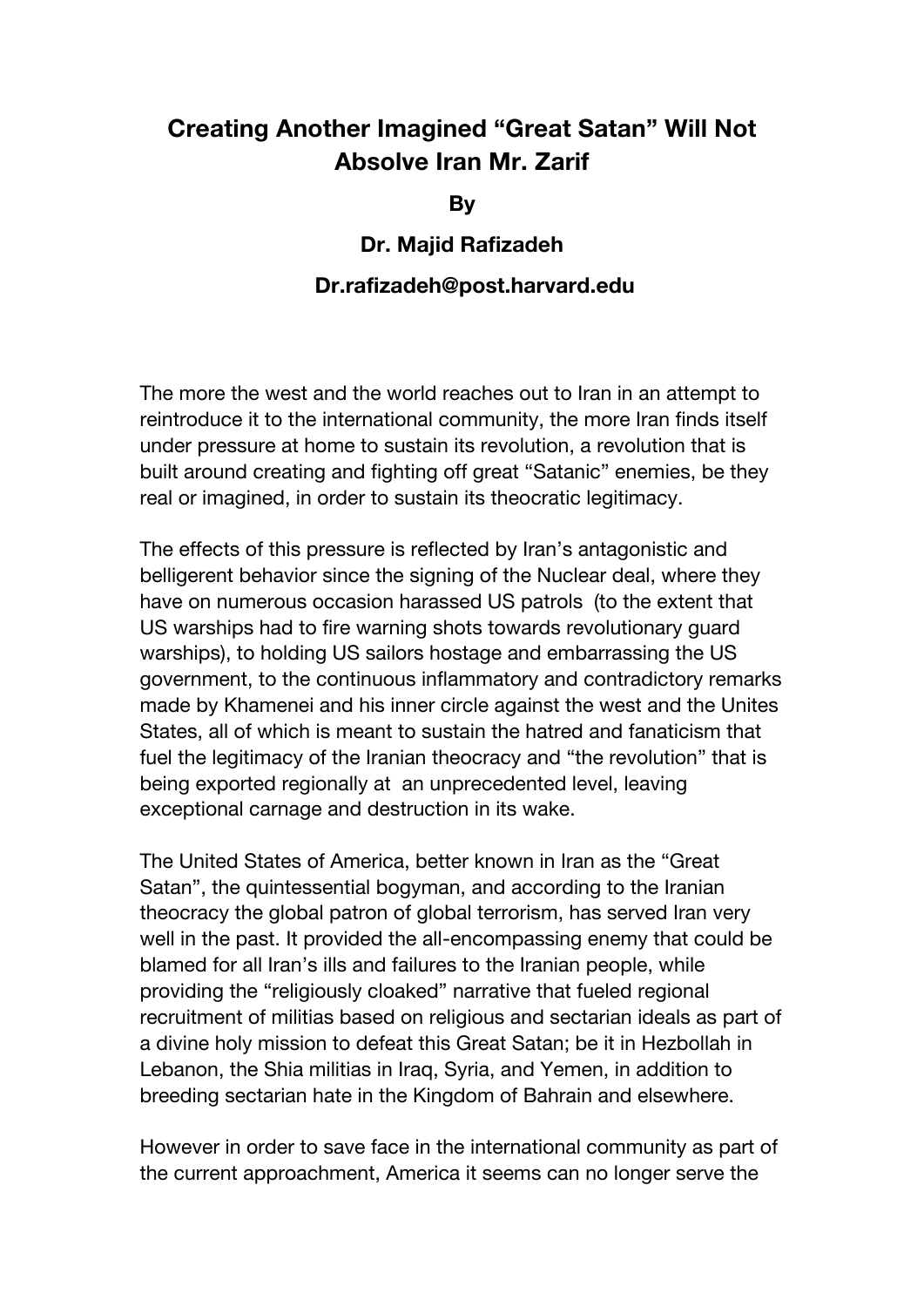role of the "Great Satan", as that will be inconsistent and contradictory to the international re-approachment that is taking place.

But Iran cannot dispense with the role of the Great Satan altogether, as it is a lynchpin of the theocracy's governing strategy, so the search has been on for a new player to fill this role, and based on Iran's Foreign Minister latest Op-ed in the New York times, it seems that they have settled on a replacement for America to play the role of the great Satan; Saudi Arabia and what he has dubbed as Wahhabism as the new international patron of global terrorism.

Truth be told, it is an intelligent attempt by Iran to seize the opportunity to ride a wave of international, albeit targeted, criticism that is being hurdled at Saudi Arabia as some groups attempt to understand and rationalize the reasons for the uptick in global terrorism, including Islamic inspired terrorism. Such a simple approach to assign blame to a single group for a global phenomenon is very convenient for Iran and fits a well-established pattern, yet it does not add up. The fact is that the so called Wahhabism that Mr. Zarif is alluding to has been around for over 300 years, and Islamic inspired terrorism is only a recent phenomenon. Where was the so called Wahhabi influence of inspiring global jihad during the duration of the Arab-Israeli conflict, which is amongst the dearest causes to every Muslim and Arab citizen? It does not exist because the connection and oversimplification is a fallacy. Global terrorism is inspired by many factors least of which is any religious doctrine. Politics is usually the primary culprit.

There is no doubt that there are concerns when it comes to the role of Saudi Arabia, direct or indirect, in promoting a strict interpretation of Islam, and its implications on how some people are interpreting Islam today. Human rights and women's rights are causes for concern. Global financing of Islamic charities and organizations leaves room for better monitoring and accountability. However despite any role that Saudi Arabian funding, or wars launched by the United States and the west's in the region, and the collapse of Middle Eastern governments have contributed to regional instability and the ensuing global uptick in Islamic inspired terrorism, none of them will whitewash the fundamental role that Iran has and continues to play in fermenting hatred and spreading destruction and chaos in the region. Iran is not, cannot and should not be allowed to play the victim once again as it assigns blame to another "Great Satan".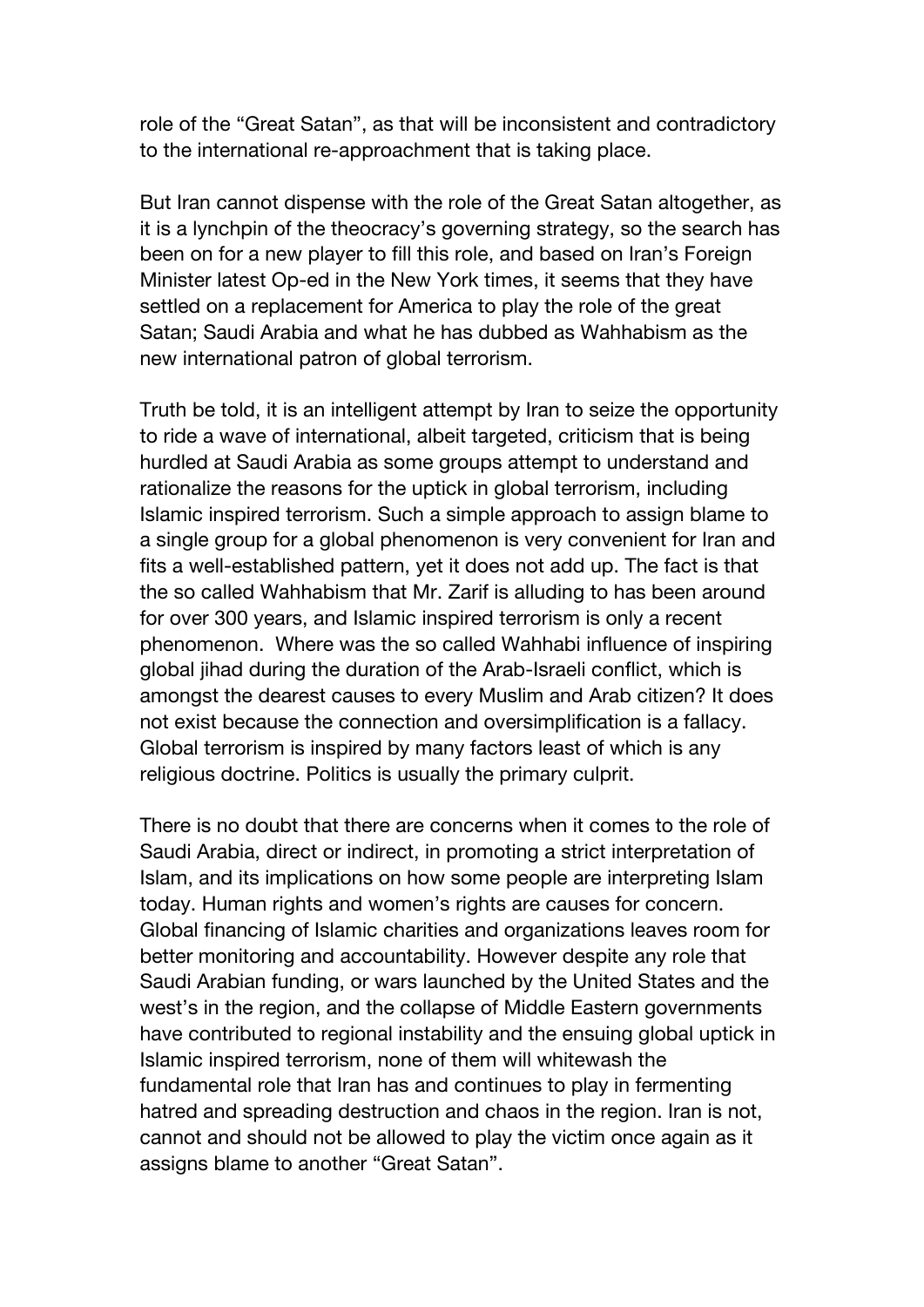Iran is a primary culprit and instigator of the upheaval taking place in the Middle East and indeed the primary instigator of sectarianism that has torn the Arab and Muslim world apart and fueled religious extremism. The Sunni-Shia divide that the world knows today was birthed by the 1979 Iranian Revolution led by Ayatollah Khomeini, who clearly and for the record stated that Iran had the responsibility to export the Shia revolution, which has since become a key tenant of their constitution and foreign policy.

Since the establishment of the Shia theocracy in Iran, they have relentlessly created and supported Shia militant groups and proxies that have sowed discord in Muslim communities along sectarian lines with devastating impact. Their evolving success in this regard ranges from the power of Hezbollah (amongst its oldest creations) in Lebanon and its sectarian stranglehold on the country that has paralyzed its progress, to the setting up of Iraqi militia's that have successfully neutralized and undermined "national state" institutions and which been blamed for so many coalition deaths in Iraq over the past decade and hampered national unity and progress. They created and supported Shia militias in Syria to prop up and support the Alawite regime in Damascus, which allowed and directly fueled the establishment of a counter extreme Sunni militias such as ISIS and AL Nusra to stand up to Shia expansionism, thereby transforming a Syrian national revolution into a sectarian conflict that has torn the country apart. Iran has actively supported Houthi rebels in Yemen that undermined the legitimate national government and further created sectarian divisions to a point where Yemen is becoming a failed state threatening the entire world. It should not be surprising that we are seeing a resurgence of Al Qaeda in Yemen, as the Shia expansionism provides the required fuel to prop up the Sunni –extremism narrative for recruitment. Iran has also been extremely active in supporting Shia protests and militants in Bahrain to further institutionalize the sectarian divide in the country and create the conditions for further strife…and the list goes on. In fact Iran has such a strong interest in promoting sectarian strife that they have been working with extreme Sunni groups such as Al Qaeda and the Taliban as per the leaked documents by WikiLeaks in July 2010.

Therefore when Mr. Zarif talks about the causes of global Islamic terrorism and extremism and tries to assign blame to everybody but